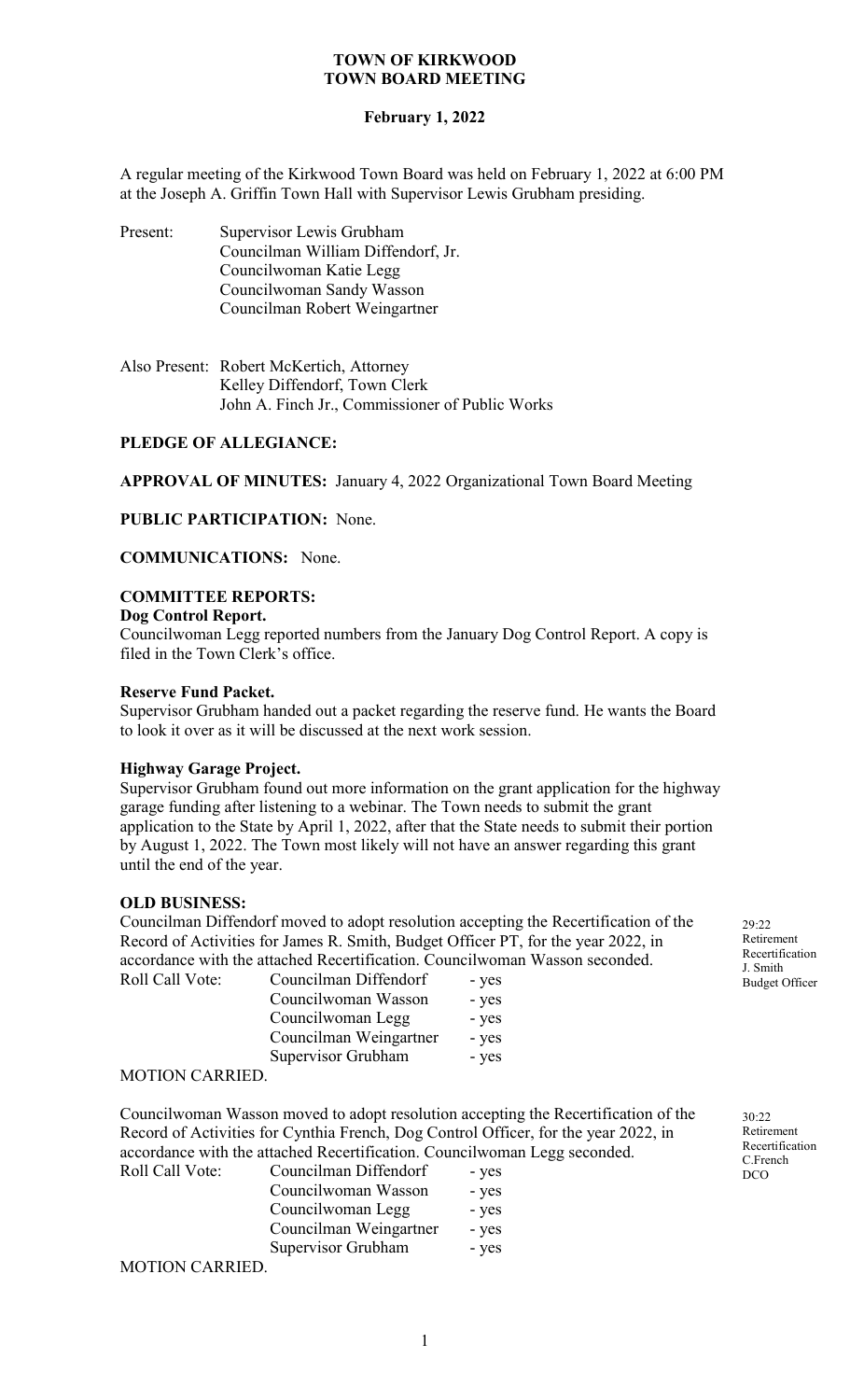#### **February 1, 2022**

31:22 Real Property Tax Exemptions Assessor

Councilwoman Legg moved to adopt resolution authorizing the Assessor to renew certain real property tax exemptions without an application for the year 2022, in accordance with the attached resolution. Councilman Weingartner seconded.

| Councilman Diffendorf  | - yes |
|------------------------|-------|
| Councilwoman Wasson    | - yes |
| Councilwoman Legg      | - yes |
| Councilman Weingartner | - yes |
| Supervisor Grubham     | - yes |
|                        |       |

#### MOTION CARRIED.

Roll Call Vote:

32:22 Agreement with Broome County Dog Control Services

33:22

Agreement with Viera & Assoc. Town Court Audit

Councilman Weingartner moved to adopt resolution authorizing the Supervisor to enter into an agreement with Broome County for dog control services for a term to expire December 31, 2027, in accordance with the attached agreement. Councilman Diffendorf seconded.

| Roll Call Vote:      | Councilman Diffendorf  | - yes |
|----------------------|------------------------|-------|
|                      | Councilwoman Wasson    | - yes |
|                      | Councilwoman Legg      | - yes |
|                      | Councilman Weingartner | - yes |
|                      | Supervisor Grubham     | - yes |
| $M\cap TIM M \cap M$ |                        |       |

#### MOTION CARRIED.

Councilman Diffendorf moved to adopt resolution authorizing the Supervisor to enter into an agreement with Vieira & Associates CPAs, P.C., regarding the Town Court Audit for the year ending December 31, 2021 at a cost not to exceed \$ 5,400, in accordance with the aatta Councilwoman Wa

|                        | attached agreement. Councilwoman wasson seconded. |       |
|------------------------|---------------------------------------------------|-------|
| Roll Call Vote:        | Councilman Diffendorf                             | - yes |
|                        | Councilwoman Wasson                               | - yes |
|                        | Councilwoman Legg                                 | - yes |
|                        | Councilman Weingartner                            | - yes |
|                        | Supervisor Grubham                                | - yes |
| $M\cap TI\cap M\cap T$ |                                                   |       |

#### MOTION CARRIED.

34:22 Grant New Highway Garage

35:22 C.Moran Education Code

Councilwoman Wasson moved to adopt resolution authorizing Griffiths Engineering to complete the DR-4480 Hazard Mitigation Grant Program (HMGP) Funding application to apply for funding to build a new highway garage, at a cost not to exceed \$10,000. Councilwoman Legg seconded.

**Discussion.** Councilwoman Legg wanted to make it clear that she would be voting to approve the grant application, not approving to build a new highway garage at this point. With this being such a big project and a possible tax increase to residents, she has many questions about the grant and project and would like to get more information before going forward with anything other than the grant. Supervisor Grubham explained that this resolution is to submit the grant application only, we can ask John Mastronardi to give an overview of the grant in March. Supervisor Grubham continued by saying that he is looking into other options to help with any outstanding balance that the grant may not cover. But in the end, the Board may not be interested in this project or the grant may not come through.

| Roll Call Vote: | Councilman Diffendorf  | - yes |
|-----------------|------------------------|-------|
|                 | Councilwoman Wasson    | - yes |
|                 | Councilwoman Legg      | - yes |
|                 | Councilman Weingartner | - yes |
|                 | Supervisor Grubham     | - yes |
|                 |                        |       |

#### MOTION CARRIED.

Councilwoman Legg moved to adopt resolution authorizing Chad Moran to attend STBOA training on February 16, 2022 at the Sidney Fire Station at a cost of \$35.00 and all reasonable expenses paid. Councilman Weingartner seconded.

| Roll Call Vote: | Councilman Diffendorf  | - yes |
|-----------------|------------------------|-------|
|                 | Councilwoman Wasson    | - yes |
|                 | Councilwoman Legg      | - yes |
|                 | Councilman Weingartner | - yes |
|                 | Supervisor Grubham     | - yes |
|                 |                        |       |

#### MOTION CARRIED.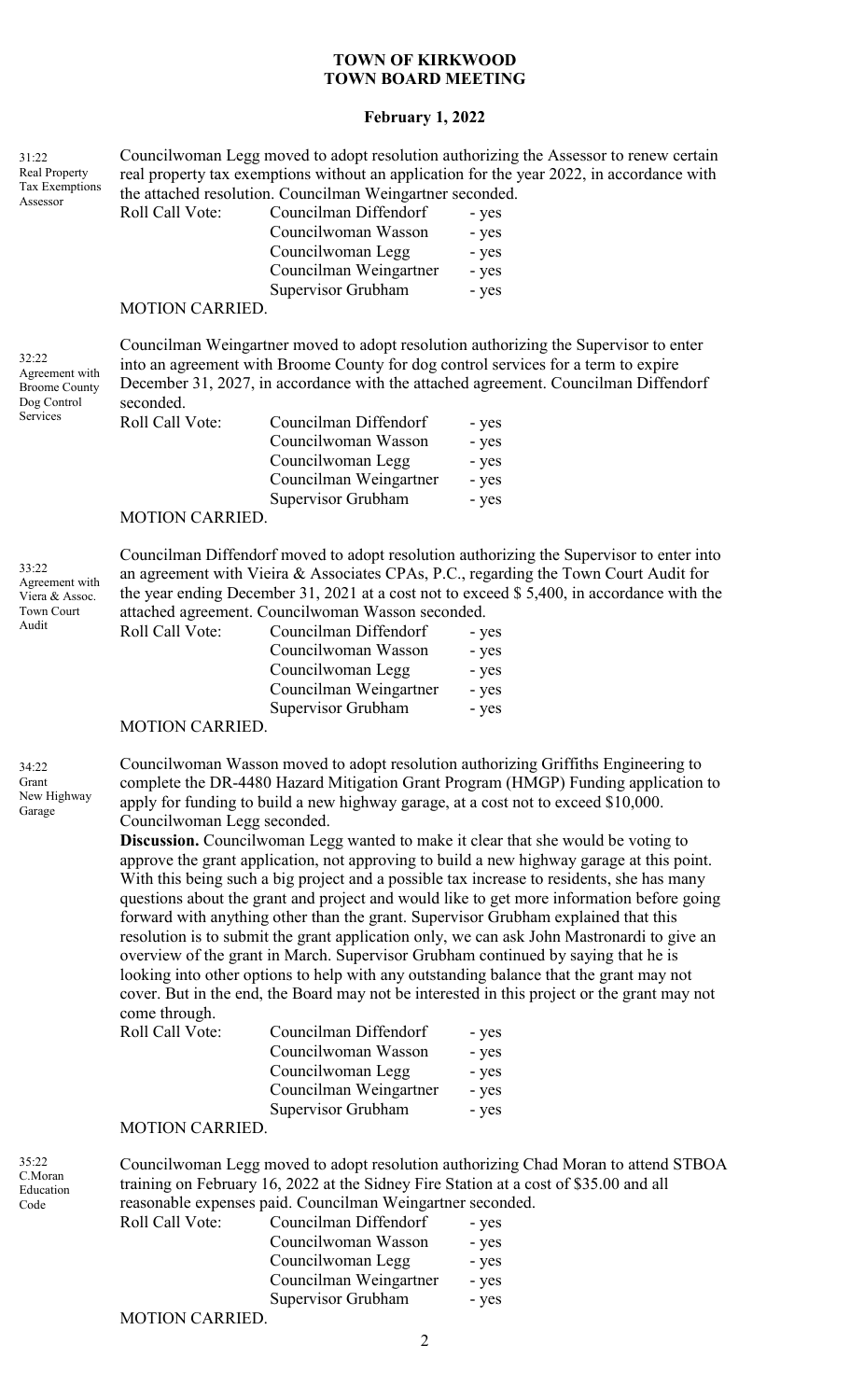## **February 1, 2022**

Councilman Weingartner moved to adopt resolution authorizing Wach and Roll Painting to paint the inside of the Town Hall at a cost not to exceed \$9,700, in accordance with the attached quote. Councilman Diffendorf seconded.

| Roll Call Vote:       | Councilman Diffendorf  | - yes |
|-----------------------|------------------------|-------|
|                       | Councilwoman Wasson    | - yes |
|                       | Councilwoman Legg      | - yes |
|                       | Councilman Weingartner | - yes |
|                       | Supervisor Grubham     | - yes |
| $M\cap TIM$ $N\cap M$ |                        |       |

MOTION CARRIED.

Councilman Diffendorf moved to adopt resolution authorizing Warehouse Carpet Outlets, Inc., to replace the carpet on the Town Hall side and replace the tiles in the bathroom, at a cost not to exceed \$10,000, in accordance with the attached quotes. Councilwoman Wasson seconded.

**Discussion.** Supervisor Grubham noted that not every room will be carpeted at this time. Areas included are the meeting room, lobby, hallway, Supervisor's office, and Mary Kay Sullivan's office. This money is coming out of the Town Hall Reserve fund.

| Roll Call Vote:                                        | Councilman Diffendorf  | - yes |
|--------------------------------------------------------|------------------------|-------|
|                                                        | Councilwoman Wasson    | - yes |
|                                                        | Councilwoman Legg      | - yes |
|                                                        | Councilman Weingartner | - yes |
|                                                        | Supervisor Grubham     | - yes |
| $\lambda$ (otiori o $\lambda$ d different of $\lambda$ |                        |       |

MOTION CARRIED.

Councilwoman Wasson moved to adopt resolution authorizing the purchase of a Kubota ZD1211L-3-72 mower, to replace the 2018 Kubota mower, at a cost not to exceed \$15,279.22, in accordance with the attached quote. Councilwoman Legg seconded. **Discussion.** The extended warranty discussed at the work session is not needed and not included in the quote.

| Roll Call Vote:                                        | Councilman Diffendorf  | - yes |
|--------------------------------------------------------|------------------------|-------|
|                                                        | Councilwoman Wasson    | - yes |
|                                                        | Councilwoman Legg      | - yes |
|                                                        | Councilman Weingartner | - yes |
|                                                        | Supervisor Grubham     | - yes |
| $\lambda$ (otiori o $\lambda$ d different of $\lambda$ |                        |       |

MOTION CARRIED.

#### **NEW BUSINESS:**

Councilwoman Legg moved to adopt resolution scheduling a Public Hearing for February 22, 2022 at 6:00 PM regarding a Local Law Amending the Real Property Tax Exemption for Cold War Veterans. Councilman Weingartner seconded. **Discussion.** Supervisor Grubham explained this law expired this year, it was put into effect ten years ago and well worth extending it.

|                 | ich years agu anu wen wurth extending n. |       |
|-----------------|------------------------------------------|-------|
| Roll Call Vote: | Councilman Diffendorf                    | - yes |
|                 | Councilwoman Wasson                      | - yes |
|                 | Councilwoman Legg                        | - yes |
|                 | Councilman Weingartner                   | - yes |
|                 | Supervisor Grubham                       | - yes |
|                 |                                          |       |

MOTION CARRIED.

#### **COURT INQUIRIES DISCUSSION:**

Councilman Weingartner explained to the Board about inquiries he has been receiving regarding the Town Court. The first item discussed was Judge Ward Coe wintering in Florida for the months of January, February, and March and still receiving his full pay. The court has pretrial on the first and third Wednesday of each month. In January he came back to attend court on the  $19<sup>th</sup>$ , in February he will not be coming back at all, and in March he is scheduled to come back on the  $16<sup>th</sup>$ . So, he will only be working two days in three months. This is in addition to the time he spent in Florida in November. Councilman Weingartner expressed that he is all in favor of someone taking a vacation but I am not in favor of someone taking advantage of our tax payers by living someplace else and getting paid by the Town of Kirkwood. He was voted in by Kirkwood residents to be the justice

36:22 Painting Inside of Town Hall

37:22 Replace Carpet and Tile Town Hall

38:22 Purchase Kubota Mower Parks

39:22 Schedule PH for LL #3 Cold War Vets Exemption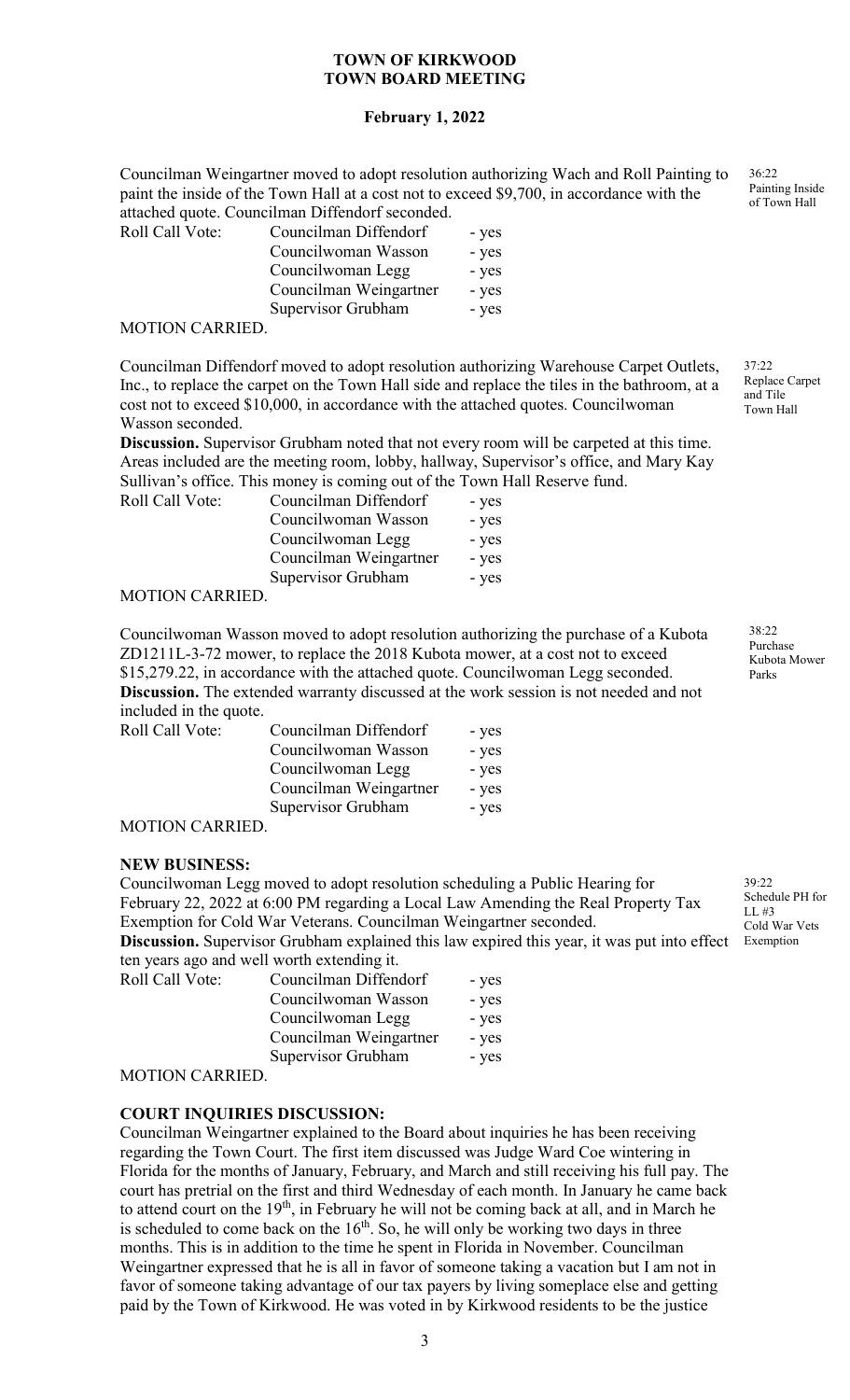#### **February 1, 2022**

and for a quarter of the year he is not going to be here. His salary is \$44,500 for this year, which is \$3,700 a month. If you times that by the three months mentioned he is getting paid \$11,100 for two days of work. Councilman Weingartner does not think this is right. In the meantime, Justice Jeff Hawkes comes in every day to take care of his affairs.

Councilman Weingartner brought up the second item for discussion, Justice Ward Coe having his cell phone paid for by the Town. Cell phones are not needed any longer for the Justices due to central arraignments. All arraignments are done through a centralized location to the jail. They are not done at the court and the justices are not in an on call position any longer. Councilman Weingartner mentioned he is very familiar with these changes because of the years his father was a Town Justice.

Councilman Weingartner looked to Mr. McKertich for advice in this matter since he was told there is nothing that can be done about this. Mr. McKertich mentioned he would prefer to discuss the legal aspect of this in an attorney/client session.

Justice Ward Coe's term expires December 2022.

Councilman Diffendorf asked how anything is getting done if Justice Ward Coe is not there. Councilman Weingartner replied that pretrial won't get scheduled for him or they will put it off. Justice Jeff Hawkes will have to pick up some of the extra work. Councilman Diffendorf inquired about procedures and wanted to know how the court is being run on just a couple days a month. Councilman Diffendorf said he does not understand this, and all nodded with agreement. The justices are getting paid a lot of money if in fact we only need them a couple days a month. Supervisor Grubham agreed with everything that has been discussed and noted that the Kirkwood justices are paid way more than any other justice in the county. Other towns have commented on this as well.

# **AUDIT AND PAYMENT OF CLAIMS:**

Councilman Weingartner moved to adopt resolution authorizing the audit and payment of the following claims: General and Highway Funds, Special Districts (Fire, Light, Water and Sewer Districts), Professional Services, Capital Projects and Reserve Funds claims # 22000004 through # 22000139 in the total amount of \$849,316.61, which includes prepaid claims as authorized by resolution adopted January 4, 2022. Councilman Diffendorf seconded.

| Roll Call Vote: | Councilman Diffendorf  | - yes |
|-----------------|------------------------|-------|
|                 | Councilwoman Wasson    | - yes |
|                 | Councilwoman Legg      | - yes |
|                 | Councilman Weingartner | - yes |
|                 | Supervisor Grubham     | - yes |
| MOTIONI OMDIED  |                        |       |

MOTION CARRIED.

## **OTHER:**

Councilman Diffendorf moved to adopt resolution to adjourn this meeting to hold an attorney/client meeting for legal advice. Councilwoman Wasson seconded. All voted in favor.

MOTION CARRIED.

## **ADJOURNMENT:**

Councilman Weingartner moved to adopt resolution to adjourn the meeting. Councilman Diffendorf seconded. All voted in favor. MOTION CARRIED.

Meeting adjourned at 6:40 PM

Respectfully submitted,

Kelley M. Diffendorf Town Clerk

 $40:22$ Audit/Pay